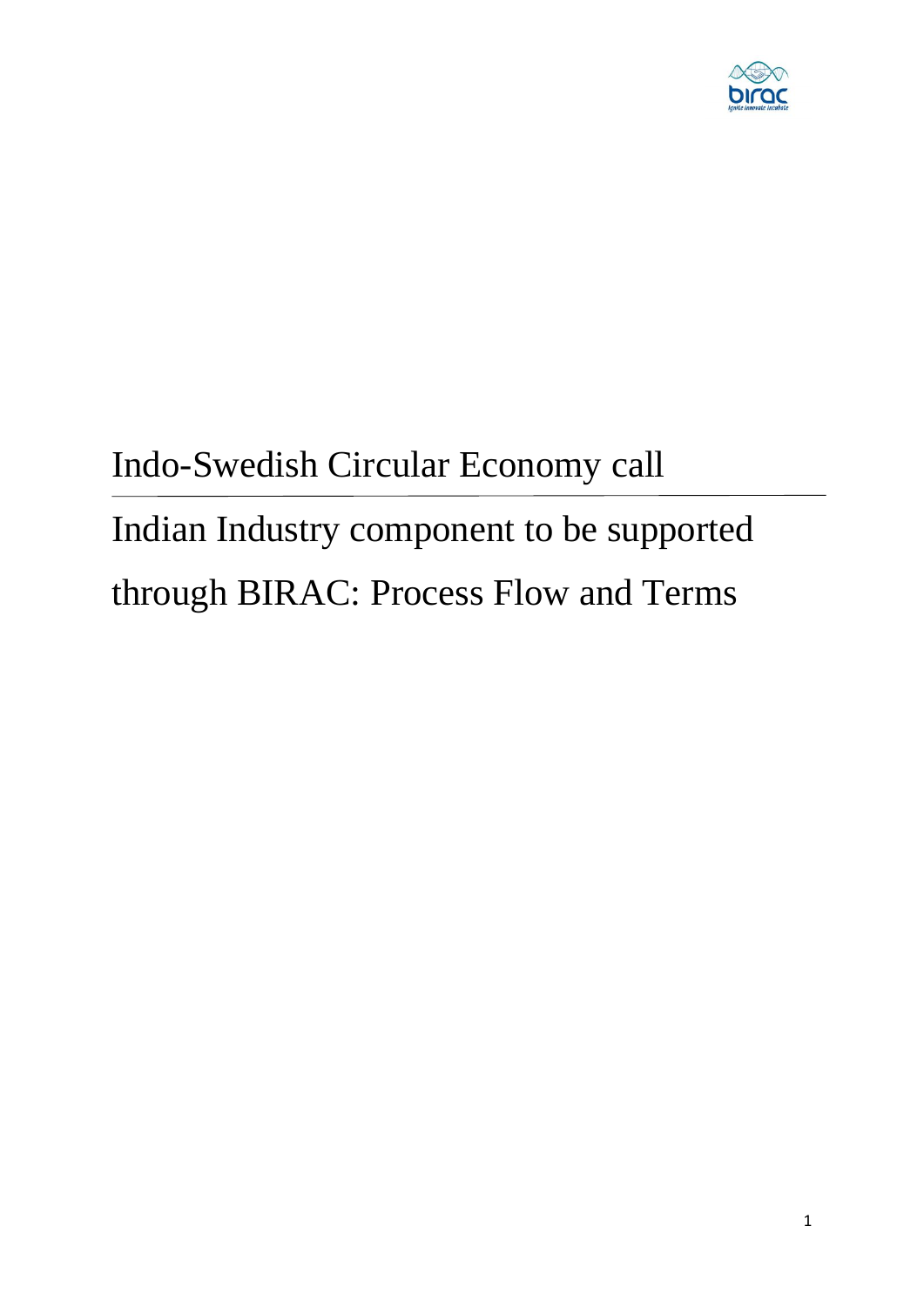

| S.No.            | <b>Activity</b>                                               | Page No (s)    |
|------------------|---------------------------------------------------------------|----------------|
| 1.               | Background                                                    | 3              |
| 2.               | Purpose of the cooperation                                    | 3              |
| 3.               | Areas to be supported under call                              | $\overline{4}$ |
| $\overline{4}$ . | Lifesciences and Health                                       | $\overline{4}$ |
| 5.               | Proposal Submission                                           | $\overline{4}$ |
| 6.               | Eligibility criteria for the industry (to be funded by BIRAC) | $\overline{4}$ |
| 7.               | Project team                                                  | 5              |
| 8.               | Intellectual Property (IP)& Commercialization                 | 5              |
| 9.               | <b>Assessment of Applications</b>                             | 5              |
| 10.              | Financial concurrence and signing of agreement by DBT/BIRAC   | 5              |
| 11.              | Terms & Conditions and Requisites for Fund Disbursement       | 6              |
| 12.              | Project Monitoring & Mentoring                                | 6              |
| 13.              | <b>Funding Mechanism</b>                                      | $\overline{7}$ |
| 14.              | Foreclosure and Termination                                   | 8              |
| 15.              | Extension in the duration of the project                      | 9              |
| 16.              | Acknowledgement                                               | 9              |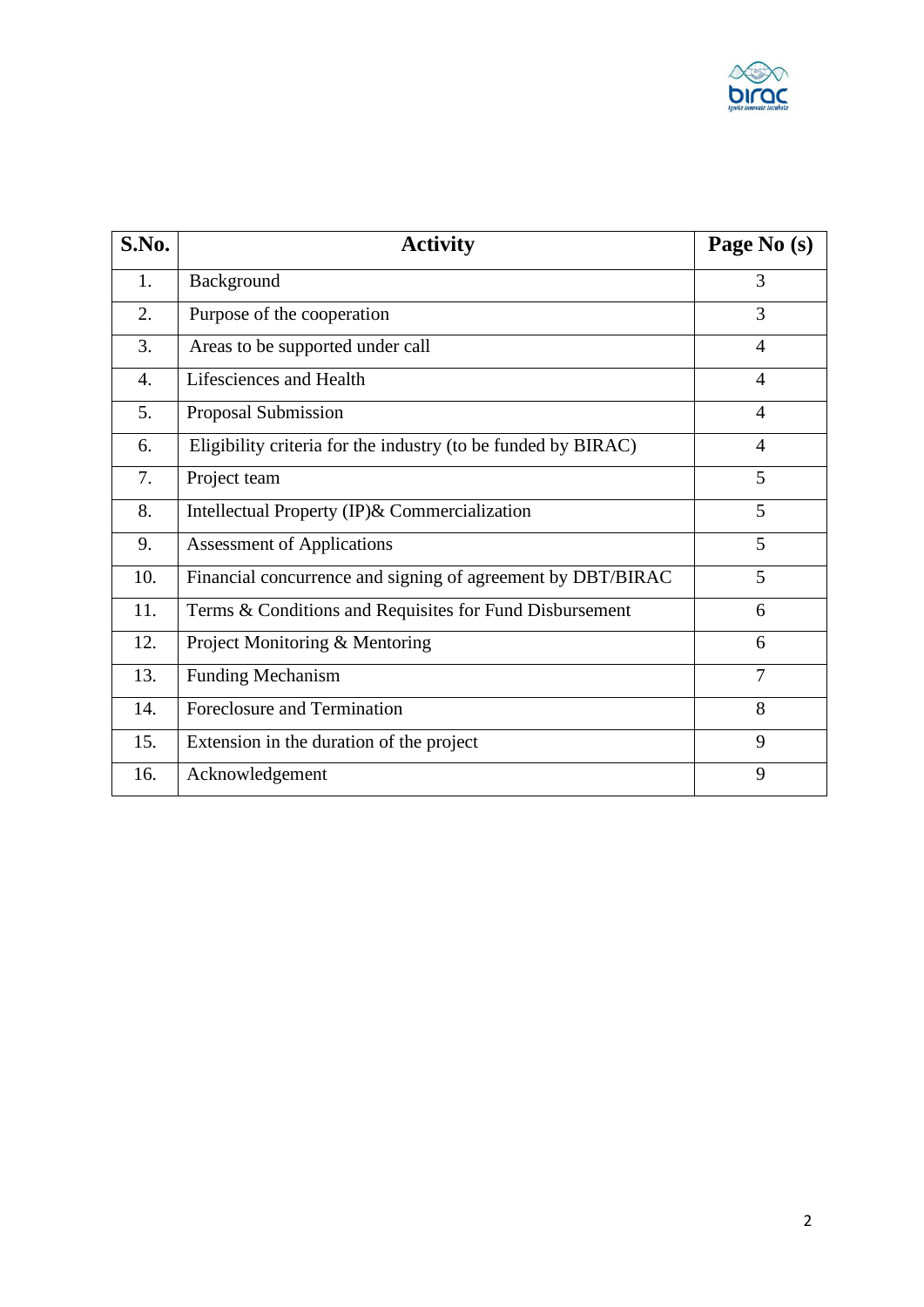

# **Background**

Circular economy (CE) has become an innovative and popular scientific topic which represents an economic system with the objectives of reduction in waste and consumption of resources. Transitioning towards a 'circular economy' is seen as crucial for sustainable development, since reuse, remanufacturing and recycling contribute to the long-term use of materials and other resources, and thereby limiting the excess extraction of virgin resources. The Indo-Swedish Circular Economy call is a platform to support innovation and research based technical solutions spanning from basic and applied which may be close to market and

will enable the shift of society to a sustainable circular economy, and make it take off at large scale. The projects should be focused on how they contribute to increased sustainability. demonstration activities, including feasibility studies etc.

The objectives of the program are to:

- Bilateral effort to support research and innovative projects that are highly relevant for a transition towards a circular economy
- Contribute to increased sustainability i.e., knowledge, products, services, processes

#### **Purpose of the cooperation**

During the last few years in several joint India- Sweden committee meetings i.e.science and technology meeting during May 2019, high- level policy dialogue on innovation during Swedish state visit during December 2019 and during prime ministers' meetings from both countries, the value on circular economy was acknowledged.

Based on above the Coordinating Agencies from India and Sweden aimed toundertake this opportunity to announce an Indo-Swedish Circular Economy call. This is to foster and strengthen the area of mutual interest, in accordance with respective national laws, rules and procedures by realizing a research and innovation call for collaborative projects consisting of project members from both India and Sweden. The Call is a collaboration between

- Department of Science and Technology (DST), Government of India,
- Department of Biotechnology (DBT), Government of India,
- Ministry of Earth Sciences (MoES), Government of India,
- Biotechnology Industry Research Assistance Council (BIRAC)
- Formas, the Swedish government research council for sustainable development,
- Forte, the Swedish Research Council for Health, Working Life and Welfare
- the Swedish Research Council.
- the Swedish Energy Agency and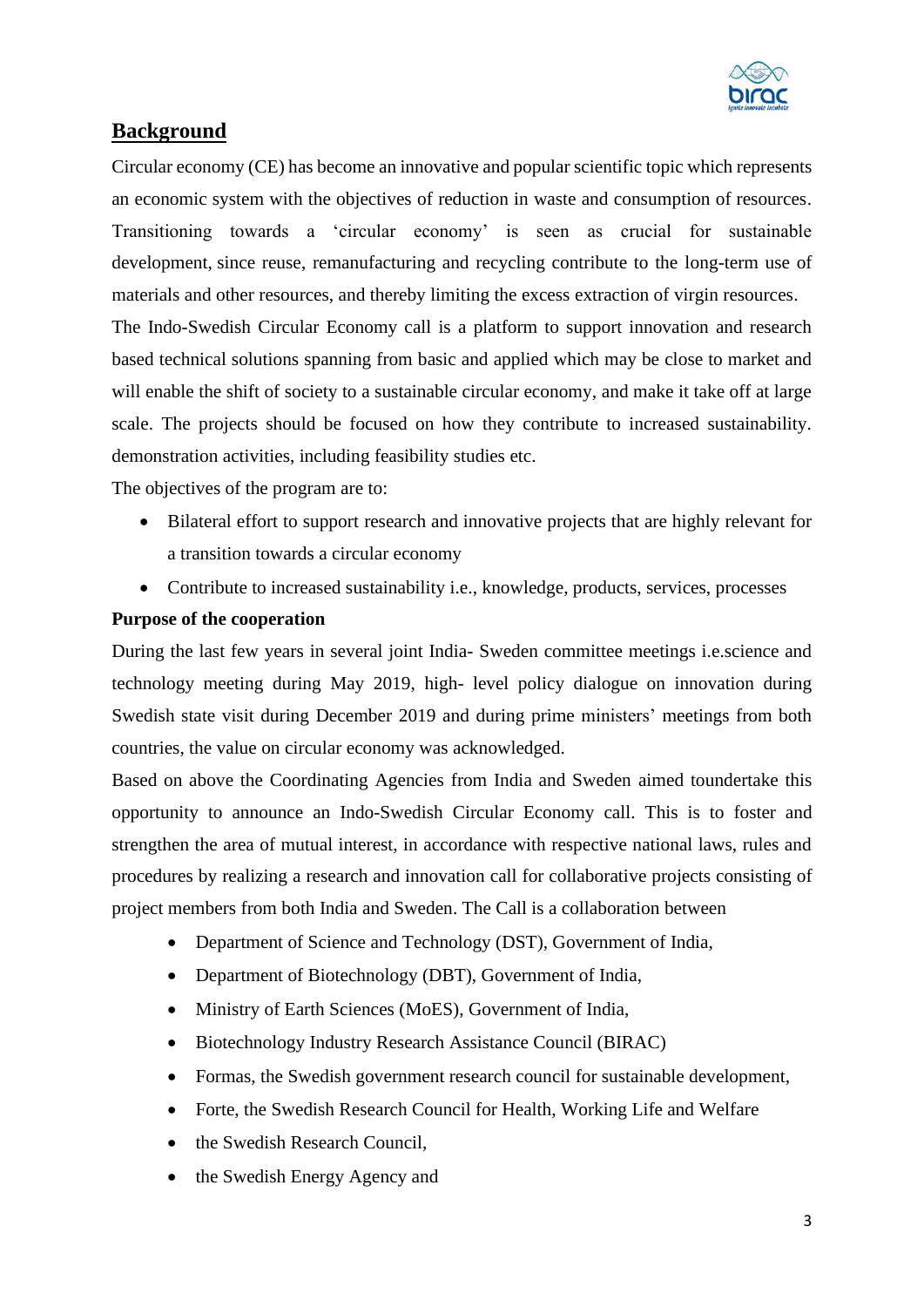

• Vinnova, Sweden's innovation agency.

#### **Areas to be supported under call:**

The call welcomes proposals within a broad range of areas. The broad areas may be seen in the main call document. BIRAC support to Indian Industry will be provided for the below mentioned sub -area:

#### **Lifesciences and Health**

Only applications falling within the above-mentioned priority areas having industry component will be considered by BIRAC.

#### **Proposal Submission**

• The Call for Proposals will be advertised on DBT and BIRAC website. The applicant needs to submit an online application for funding by registering and logging-on the DBT website.

**For the sub theme (Life Sciences and Health: please apply through this link; <https://dbtepromis.nic.in/Login.aspx>**

#### **Steps for submission:**

- ➢ **Please login to eProMIS account [\(https://dbtepromis.nic.in/Login.aspx](https://dbtepromis.nic.in/Login.aspx)**
- ➢ **Go to International Cooperation-Bilateral Programs area**
- ➢ **Open Call link for Indo-Sweden Joint Call on Circular Economy**
- ➢ **Submit proposal.**

The Call window inviting proposals will be open till 22nd June 2022

#### **Eligibility criteria for the industry (to be funded by BIRAC):**

- 1. Company(ies)\*incorporated under the Companies Act, 2013 or Limited Liability Partnership (LLP)<sup>\*\*</sup> incorporated under the Limited Liability Partnership Act, 2008.
- 2. For Company: Minimum 51% of the shares of the Company should be held by Indian Citizens holding Indian passport [Indian Citizens do not include Person of Indian Origin (PIO) and Overseas Citizenship of India (OCI) holders].
- 3. For LLP: Minimum half of the persons who subscribed their names to the LLP document as its Partners should be Indian citizens.
- 4. The Applicant Company/ LLP should:
	- Have adequate in-house facility to address the project implementation(which shall be evaluated during the site visit) or
	- Incubated at any of the recognized Incubation Facility
	- Should not have been pronounced as Defaulter company by any creditor or is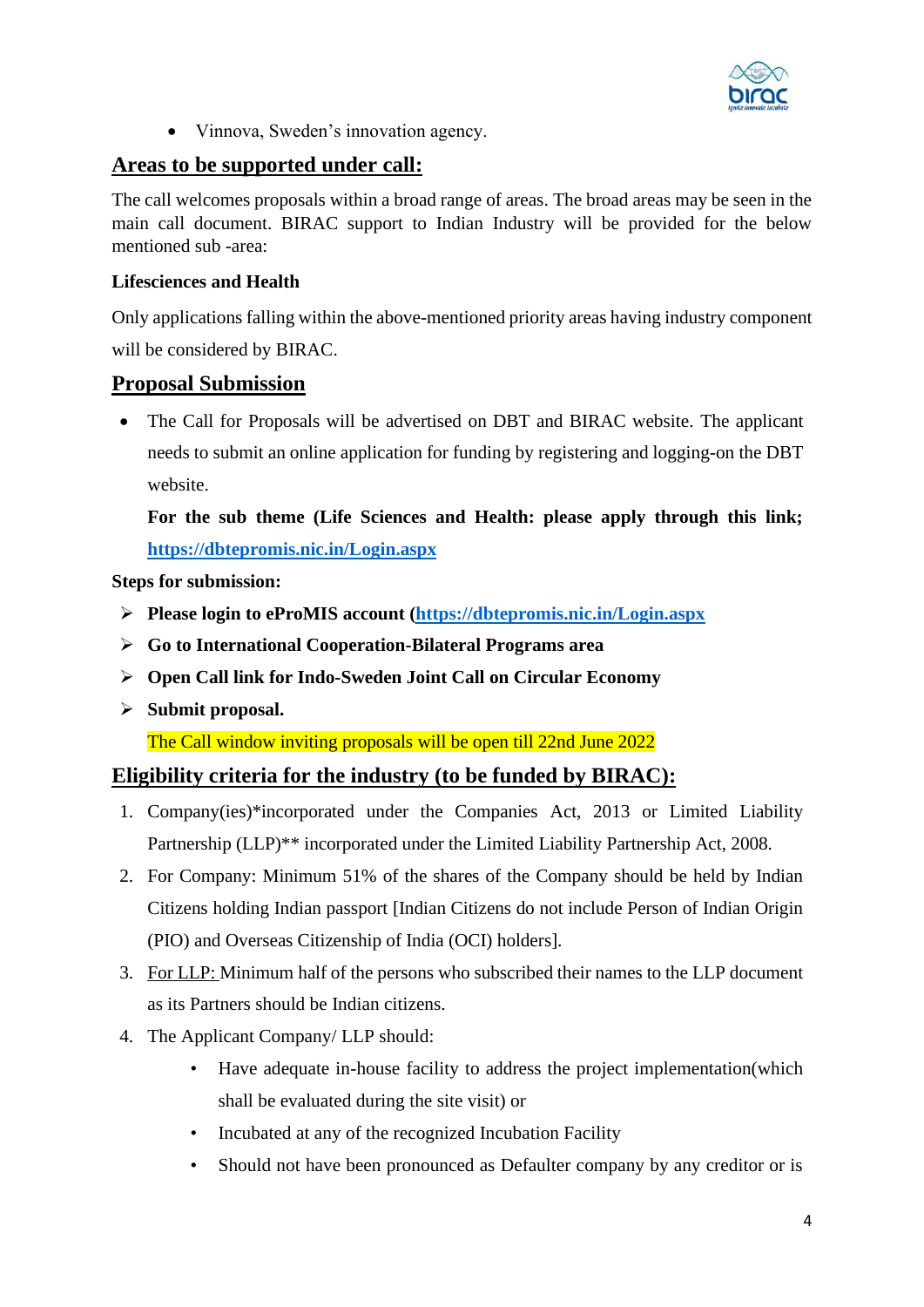

under any liquidation or IBC process

- Not have withdrawn any sanctioned project nor any of its earlier projects have been terminated due to breach of any of funding conditions.
- (A self-declaration on absence of this condition on ineligibility should be submitted by the proponent)

# **Project team**

Project teams must consist of minimum of three partners, including at least one from each country.

**Indian Side-**a maximum of three participating organizationsare allowed.

**Swedish side-** a maximum of eight participating organizationsare allowed.

More organizations may be involved as consultants in the project if it is found to be relevant for the project goals.

The Project coordinator from each nation is responsible for submitting the application (both on Indian and Swedish side) and will be the contact point for the project.

# **Intellectual Property (IP)& Commercialization**

The applicant will have to disclose the background IP associated with the projects. Any foreground IP generated during the course of the project may be mutually decided between the collaborating partners.

# **Assessment of Applications**

Assessment of applications will be as per the details provided in main call text. If recommended by the committee a pre sanction site visit may be undertaken at the company site.

# **Financial concurrence and signing of agreement by DBT/BIRAC**

The proposal will be shortlisted and evaluated as per the details mentioned in the main document. Once the proposals are finalized based on the joint evaluation meeting, following steps will be followed at BIRAC:

- Financial due diligence for the company will be done by BIRAC as per existing BIRAC norms.
- Financial concurrence will be processed based on recommendation of Evaluation committee, submission of proposal on Birac portal and quotation / cost estimates for company component by BIRAC followed by approval of competent authority
- The amount financially concurred for the company will be communicated to DBT.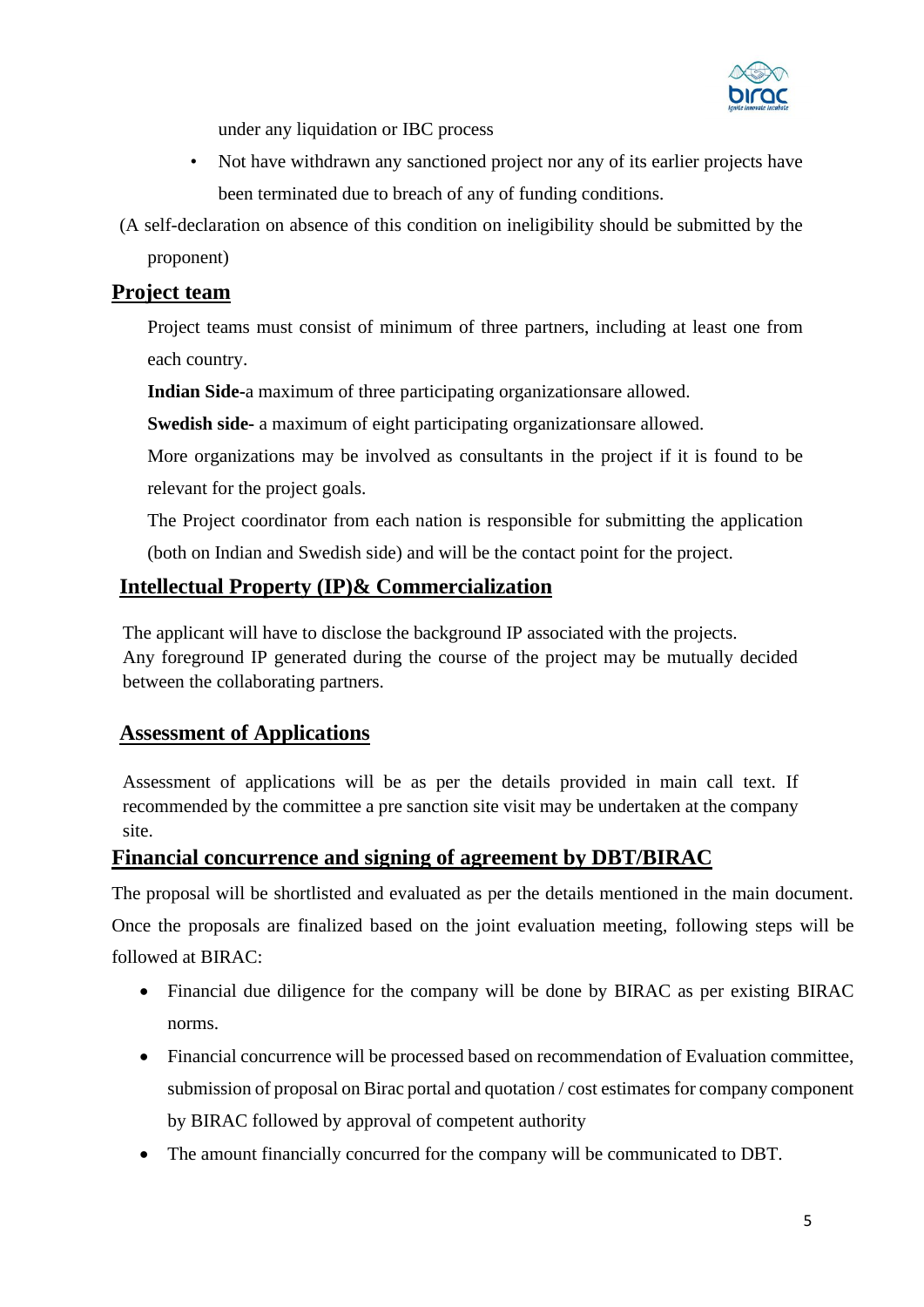

- Sanction Order will be issued by DBT to all parties with final milestones and budget.
- BIRAC will process a separate Grant in aid agreement (GLA) with company. Note: MOU between applicants will be furnished before sanction order is issued by DBT which will be independent of any of the funders to reflect the mutual agreement aspects of the fund recipients, specifically roles and responsibilities, IP ownership for academia/company, dispute resolution etc.

## **Terms & Conditions and Requisites for Fund Disbursement**

- a) The funding support offered by BIRAC to the Indian Industry will be in the form of 100 % grant-in-aid. There is no cap on funding. The fund disbursement will be milestone based and will be released in 4 installments (with two technical milestones) in case of 12 months project and 5 instalments (with three technical milestones) in case of projects with a duration of more than 12 months. The details of the releases will be there in the GLA signed between BIRAC and company.
- b) Agreement of funding: On announcement of Award, all concerned applicants need to sign the GLA with BIRAC. The start date will be communicated after the GLA is signed by all parties.
- c) In addition to signing of agreement between all the concerned parties, following requirements need to be completed before the first instalment can be released:
	- i. A Board Resolution needs to be passed for acceptance of the Grant-in-aid offered by BIRAC
	- ii. Opening up a No-Lien Account with a scheduled/nationalized Bank

# **Project Monitoring & Mentoring**

- i. Review of progress: The projects sanctioned will be monitored/and mentored regularly (twice a year) by an Expert Committee (EC) constituted by DBT & BIRAC and annual evaluation will be performed by common International technical expert committee (ITEC) between Indian and Sweden side. Site visits for Indian applicantsmay be conducted by specially constituted Project Monitoring Committees (PMCs) comprising two to three technical experts (from the EC ) and will be subject to recommendation of EC/ITEC.
- ii. Reporting of Progress: On Successful completion of each Milestone, the applicant is required to submit a detailed Milestone Completion Report (MCR) as per prescribed format. The progress is assessed by the committee (PMC/EC/ITEC) for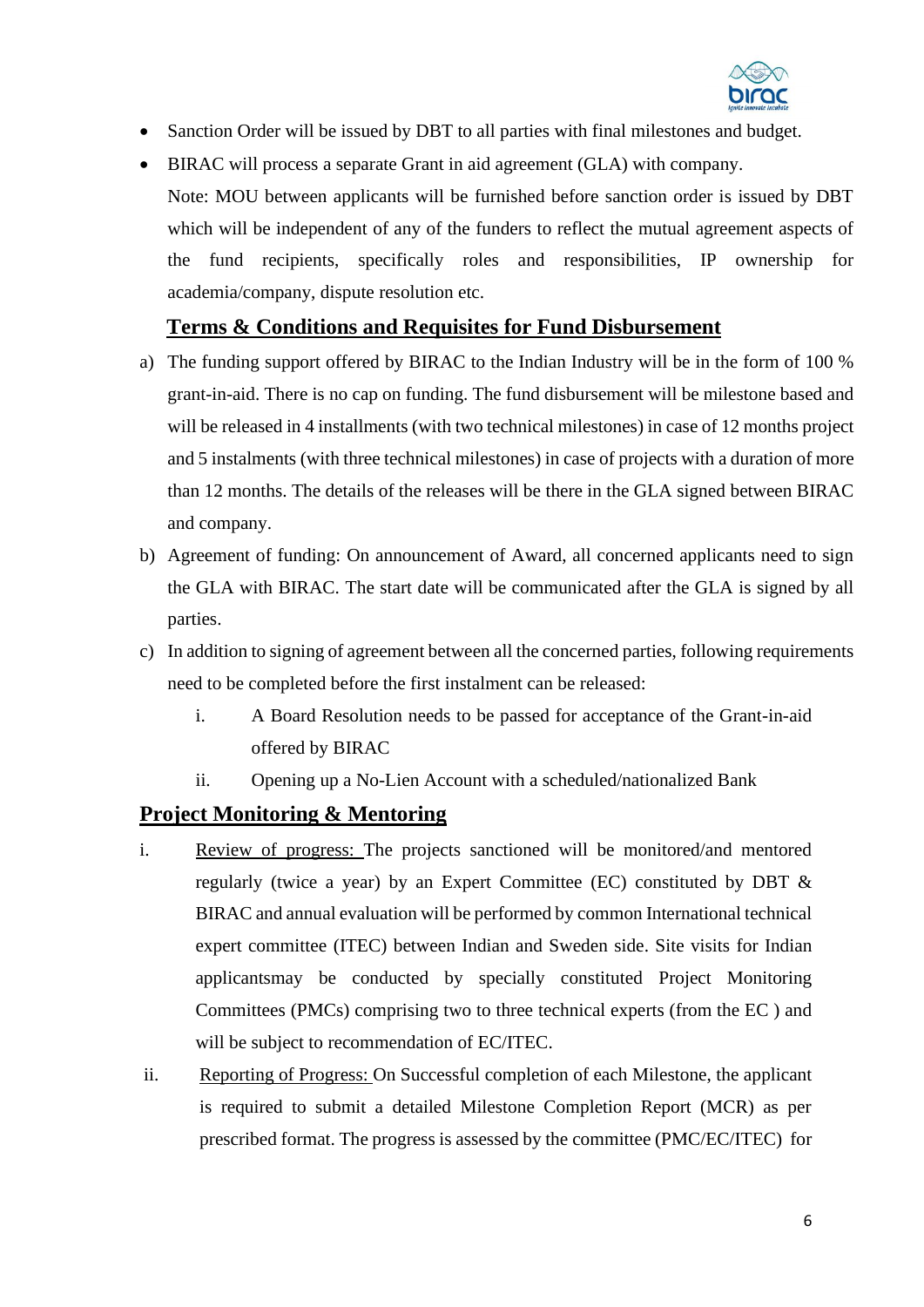

its completion. On recommendation of the PMC/EC/ITEC, the next Milestone budget is released.

The Applicant has to submit a duly certified Statement of Expenditure for the Budget available for the specific milestone being reported upon.

- iii. Release of instalments: First installment (30%) will be released once the (GLA) has been signed between BIRAC and company. This may vary on the observation and recommendation of the concern committee. The last installment is released on completion of the project and submission of the project report (~ 10%) and after all financial due diligences are complete. The remaining installment with 20%+ 20%+20% (for projects with duration of more than 12 months) or 30%+30% (for projects with duration of 12 months) release depending on the duration of project. The subsequent releases will be done based on recommendation of committee and UC- SOE submitted by Industry.
- iv. The Fund Recipient shall submit the Utilization Certificate (UC) and Statements of Expenses (SOE) duly audited by a Chartered Accountant for the expenditure incurred towards the Project for every half year period, ending 30th September and 31st March, to BIRAC, within a month of closure of the accounts for the respective half year, in the format provided by BIRAC. The CA shall also certify that there has been no change in the shareholding pattern and if there is any change, the particulars shall be specified.
- v. The Fund Recipient shall submit audited Annual reports along with the audited balance sheets and profit & loss accounts to BIRAC within seven months of the completion of the financial year ending 31st March till the completion of the Project Duration.
- vi. Allowable expense: The expenditure done after signing of the GLA should only be included in the project. All expenditure should be made as per the details mentioned in the GLA. The equipment list should strictly match with those given in the GLA.All expenses are to be done out of the no-lien account only.

#### **Funding Mechanism**

Projects must be budgeted on a milestone basis. Funding will be awarded for approved timeline, subject to the applicant complying with agreed milestones.

#### **Allowable costs include:**

#### **Non-Recurring Cost**

➢ Equipment and Accessories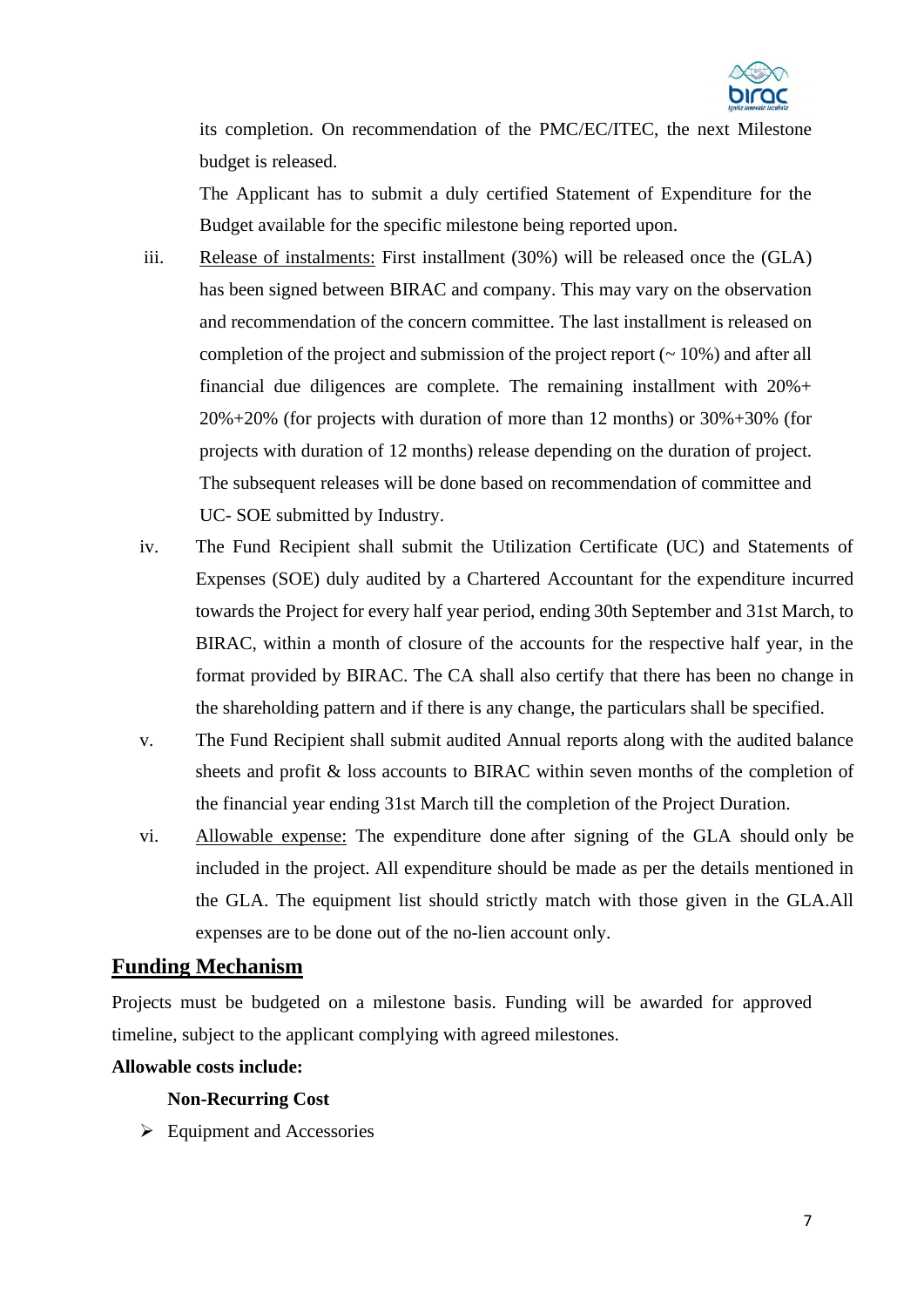

#### **Recurring Cost**

- ➢ *Manpower* **(**PIs from industry can claim their salary from project funds in case they are not availing the salary from any other sources)
- ➢ *Consumables*
- ➢ *Travel*
- ➢ *Contingency*
- ➢ *Outsourcing*
	- **Non-allowable costs:**
- $\triangleright$  Civil construction work
- ➢ Any Litigation/ Opposition/ Infringement cost.
- ➢ Overhead
- $\triangleright$  Expenses related to company compliances

## **Foreclosure and Termination**

- i. In case, during the Project Duration, if it is found that the Project or any Project component is not likely to lead to successful completion, committee may decide to foreclose the Project or the Project component as warranted. The decision of the BIRAC shall be final in all respects. The Fund Recipient shall submit detailed accounts of funds received and utilized. The Company shall immediately refund any grant-in-aid unutilized out of BIRAC"s disbursements to BIRAC, at its discretion, allow deduction of, the future committed expenses to third party vendors on pro-rata basis according to the quantum of BIRAC"s funding. If the Fund Recipient likes to continue the Project at its own cost, it would be able to do so without restrictions from BIRAC after complying with these provisions
- ii. The Fund Recipient may, before the completion of the Project, terminate this Agreement by giving three months' notice in writing to BIRAC. BIRAC may also terminate this Agreement by written notice in the event of "the Fund Recipient" committing breach of any term of this Agreement and either not rectifying it to the satisfaction of BIRAC or not satisfying BIRAC about its inevitability within a specified period. In the event of termination of the Agreement, no further disbursement shall be made by BIRAC. The Company shall be liable to return immediately the amount of Grant-in-aid already availed of from BIRAC with